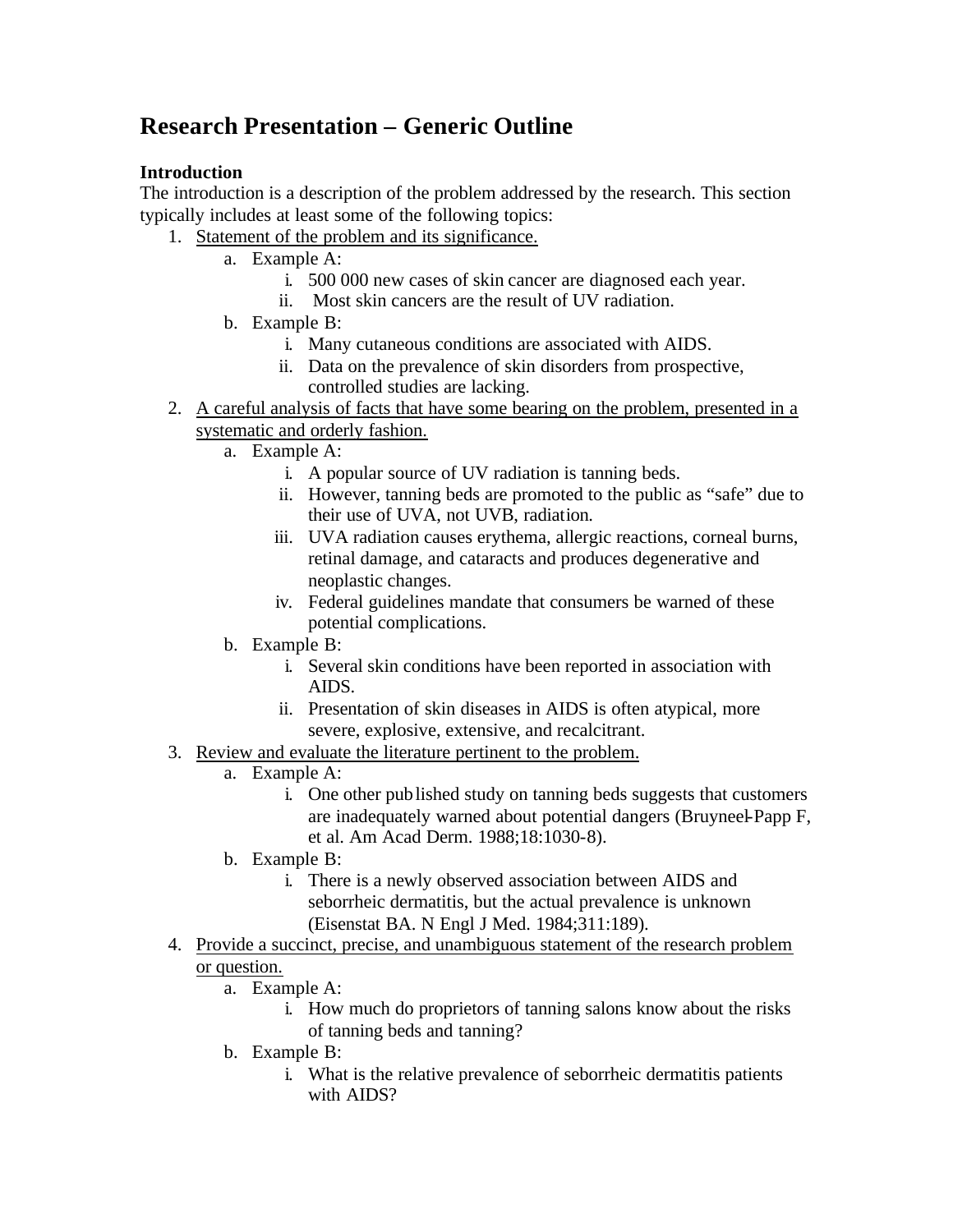- 5. Provide a precise statement of the hypothesis (most commonly found in analytical research) or the objectives of a study (most commonly found in survey and descriptive research).
	- a. Example A:
		- i. To study reasons for the continued popularity of tanning salons and evaluate the proprietor's knowledge of the risks of tanning.
	- b. Example B:
		- i. Seborrheic dermatitis occurs more frequently in patients with AIDS as compared to a control population.

## **Methods**

The methods should be described with sufficient detail that another investigator can replicate the study under comparable conditions. The methods section needs to be presented in a logical order to facilitate understanding.

- 1. Present the study design.
	- a. Example A:
		- i. A survey of tanning establishments.
	- b. Example B:
		- i. Cohort study of patients with AIDS.
- 2. Provide a clear description of the sample.
	- a. Mode of selection, how representative the sample is, information about possible biases.
	- b. Example A:
		- i. Tanning establishments in one medium-sized, midwestern community that were located in the phone book.
		- ii. All establishments were contacted in person by the authors.
	- c. Example B:
		- i. All patients with the diagnosis of AIDS seen at an urban dermatology clinic during a one-year period were enrolled in the study (the "cases").
		- ii. All cases must fulfill the CDC criteria for AIDS.
		- iii. Cases were compared to age and sex-matched patients without AIDS (the "controls").
- 3. Provide information about the measures.
	- a. Example A:
		- i. Perceived reasons why patrons visit tanning salon.
		- ii. Size of tanning salon (number of tanning beds).
		- iii. Knowledge of safety regulations.
		- iv. Knowledge of the adverse affects of tanning.
		- v. How the power and UV wavelength of tanning beds are measured.
		- vi. How patrons are informed of potential hazards.
		- vii. How often complications occur.
	- b. Example B:
		- i. Detailed dermatological examination performed on each case and control.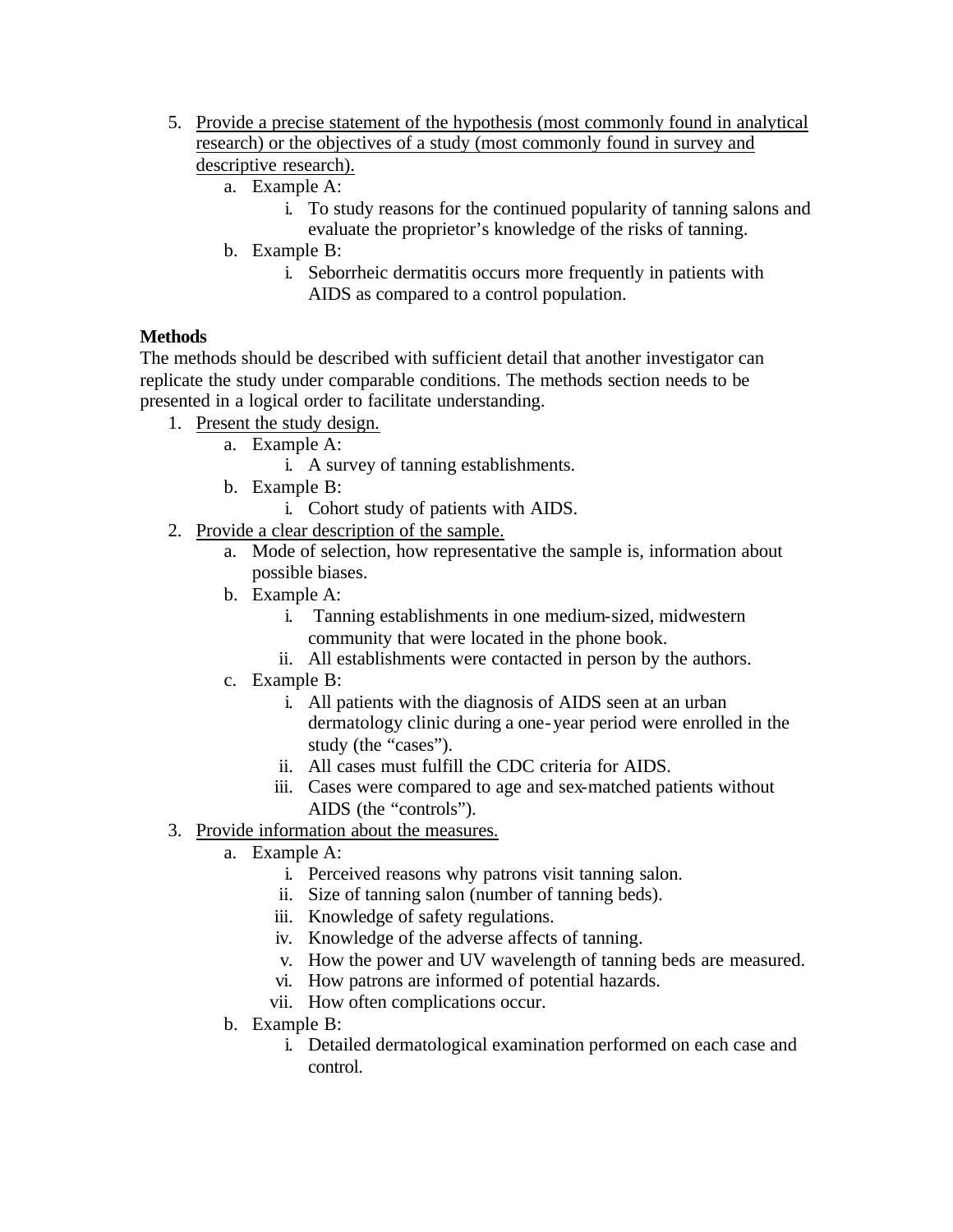- ii. Diagnosis of seborrheic dermatitis made by clinical examination and excluding other mimics.
- iii. Grading system for seborrheic dermatitis severity was developed and applied to all cases.
- 4. Provide information about the instrument.
	- a. Reliability, validity, and standardization of the test and psychometric characteristics of scales or tests used.
	- b. Example A:
		- i. Interview consisted of a 13-question, multiple-choice format.
		- ii. Author generated and administered.
		- iii. Reviewed by dermatologists for content accuracy.
		- iv. Piloted for clarity.
	- c. Example B:
		- i. Clinical examination was performed by authors.
		- ii. Diagnosis confirmed by attending faculty.
		- iii. Biopsies performed when diagnosis in doubt.
		- iv. Reliability of scale was validated by chart review.
- 5. Describe operational or field procedures followed to collect data.
	- a. Describe where, when, and how data were collected.
	- b. Example A:
		- i. Midwestern college town with a population of 450 000.
		- ii. Data collected between January 1990and April 1990.
		- iii. Interviewers identified themselves as physicians and explained the purpose of the study.
		- iv. All responses recorded on a standard interview form by the interviewers.
	- c. Example B:
		- i. Large, urban, university-associated dermatology clinic.
		- ii. Data collected between November 1983 and October 1984.
		- iii. Data collection and recording performed by authors.
- 6. Describe the statistical treatment of the data.
	- a. Describe how the data will be reported (frequencies, means, ratios, standard deviations, etc.).
	- b. If appropriate, describe what statistical tests were used for each unique category of measures, the p value or confidence interval, and the power of the study (especially if the results are not statistically significant).
	- c. Example A:
		- i. Descriptive data reported as means and ranges, frequencies, and percentages.
	- d. Example B:
		- i. Descriptive data reported as means, ranges, frequencies, and percentages.
		- ii. Proportions of cases with seborrheic dermatitis were compared to proportions of controls by chi-square analysis or Fischer's exact test.
		- iii. Relative risk calculations and confidence intervals.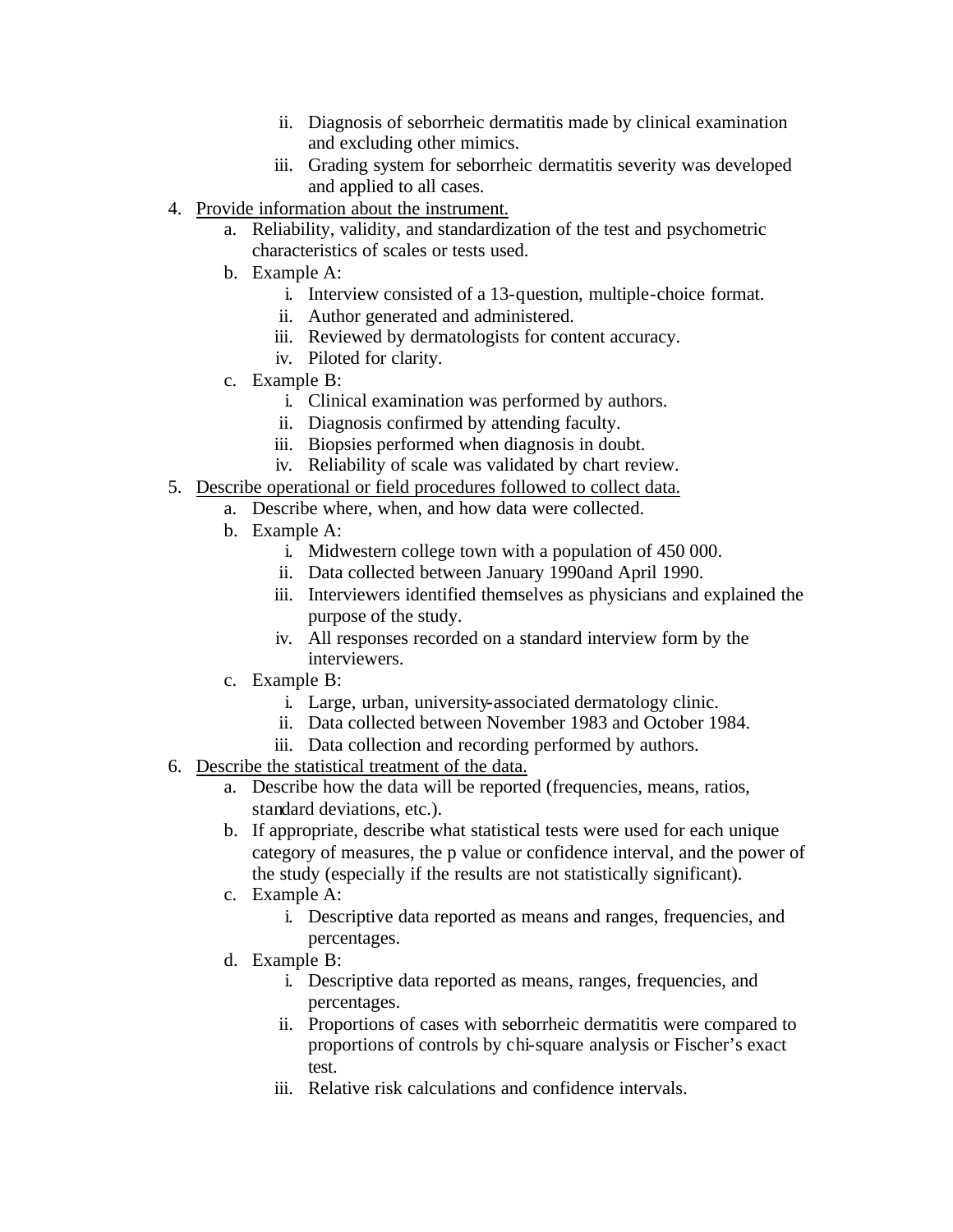iv. Alpha value set at  $0.05$  ( $p < 0.05$ ).

### **Results**

This consists of a logical and orderly presentation of the collected data. Confine remarks to the objective findings; eschew a subjective or speculative presentation. Consider how best to display data by using charts, tables, figures, or graphs.

1. Present response data and reasons for dropouts or incomplete data set.

- a. Example A:
	- i. 31 of 34 tanning salons participated.
	- ii. 1 tanning salon could not be located.
	- iii. 1 proprietor refused.
	- iv. 1 set of data incomplete.
- b. Example B:
	- i. 18 patients with AIDS enrolled.
	- ii. 15 patients with HIV infection enrolled.
	- iii. 30 randomly selected, age and sex-matched controls enrolled.
	- iv. 3 patients with HIV excluded because there was not a detailed dermatological examination prior to their deaths.
- 2. Present pertinent demographic data.
	- a. Example A:
		- i. Mean age of patrons 26 years, range 2 to 65 years.
		- ii. 48% of establishments had 2 or fewer tanning beds.
	- b. Example B:
		- i. AIDS patients included 17 men and 1 woman.
		- ii. HIV patients included 12 men.
		- iii. Age range 25 to 47 years.
		- iv. Risk factors for AIDS included homosexuality (14), intravenous drug use (3), and sexual contact with an IV drug user (1).
- 3. Present study data.
	- a. Example A:
		- i. "Most Important" reasons for tanning.
			- 1. 32% appearance.
			- 2. 71% prevent sunburn.
			- 3. 13% skin treatment (acne).
			- 4. 13% relaxation.
		- ii. Presence of tanning guidelines.
			- 1. 55% age restrictions.
			- 2. 84% frequency of exposure.
			- 3. 97% duration of exposure.
		- iii. "Always" informed patrons about hazards.
			- 1. 90% corneal burns, vision problems, and skin burns.
			- 2. 80% pruritus, rash, allergic reaction, and
				- photosensitizingmedications.
			- 3. 61% skin cancer.
		- iv. Range of UVB radiation in tanning bed.
			- 1. Mean 3.3%, range 0.7% to 5.0%.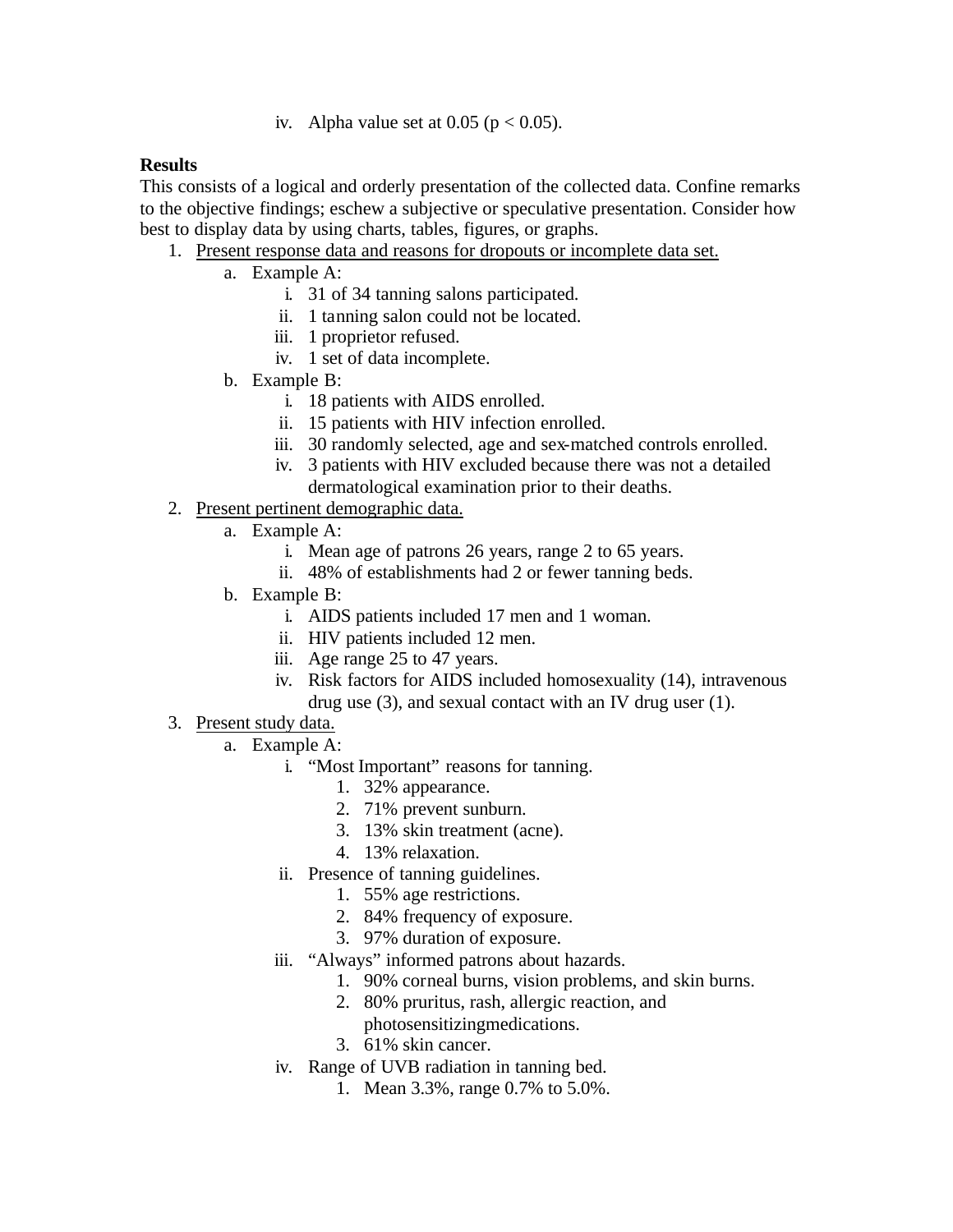- 2. 13 did not know.
- 3. Some beds were entirely UVB radiation for "quick tan."
- 4. UV wavelength measured by written light source specifications.
- 5. No measure of power output.
- b. Example B:
	- i. AIDS patients had at least one of the previously described cutaneous disorders.
		- 1. 15 candidiasis, 13 herpes simplex.
	- ii. 15 of 17 AIDS patients (83.3%) had seborrheic dermatitis. 1. 3 severe, 9 moderate, 3 mild.
	- iii. 5 of 12 HIV patients (41.7%) had seborrheic dermatitis. 1. 3 mild, 2 severe (AIDS vs. HIV,  $p < 0.02$ ).
		-
	- iv. 3 of 30 control patients (10%) had seborrheic dermatitis. 1. All mild cases (AIDS vs. controls,  $p < 0.001$ . HIV vs. controls  $p = 0.07$ ).
	- v. Severity of seborrheic dermatitis correlated with short-term prognosis.
		- 1. 6 AIDS patients died, 3 developed severe seborrheic dermatitis, and 2 developed moderate dermatitis within 1 year to 6 months of death.
			- a. Relative risk calculation 2.5 (95% CI = 1.9-3.3).
		- 2. 2 HIV patients with severe seborrheic dermatitis went on to develop AIDS during study; 1 died.
		- 3. No control patient with seborrheic dermatitis died.

#### **Discussion**

Restate the problem, and briefly summarize the methodology and findings. Do not introduce new findings that were not presented in the results. Draw conclusions that are based upon the data, and accept or reject the research hypothesis (if stated). Discuss the generalizability of the results beyond the study, state its limitations, make recommendations for future studies, and make final recommendations based upon the data.

- 1. Restate the problem.
	- a. Example A:
		- i. UVB causes skin cancer and skin damage.
		- ii. Tanning beds advertised as safe because they use UVA.
		- iii. FDA states that UVA radiation provides no benefit to human health.
		- iv. Data from many studies suggest that UVA radiation may pose a threat to human health.
	- b. Example B:
		- i. Seborrheic dermatitis is associated with a number of medical disorders.
		- ii. An increased prevalence of this and other skin conditions has been noted in patients with AIDS.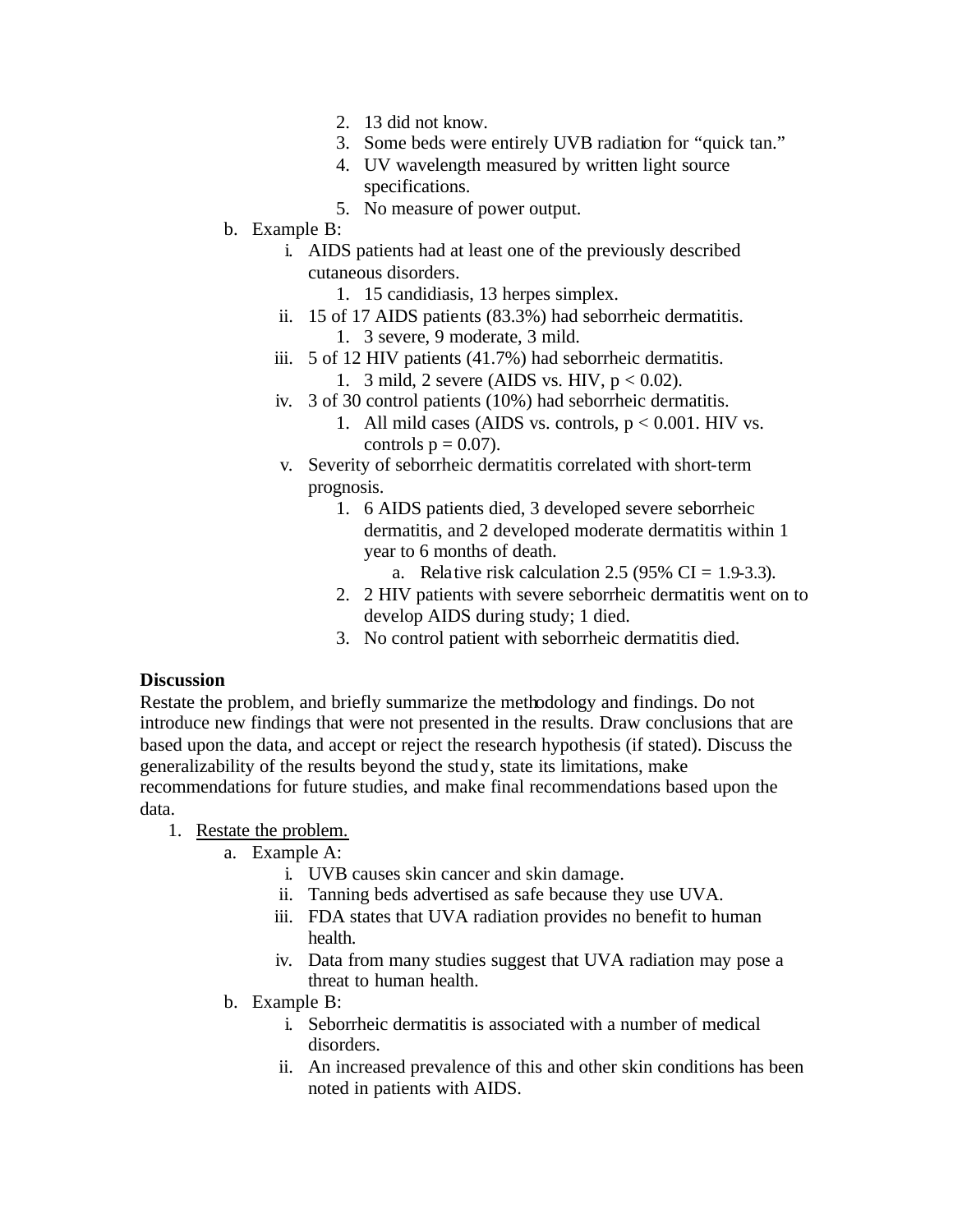- iii. No prospective, controlled studies have been performed.
- 2. Summarize conclusions.
	- a. Example A:
		- i. Tanning beds are not entirely free of UVB radiation—in fact, UVB radiation in tanning beds is equal to that in sunlight.
		- ii. Proprietors are aware of government guidelines but fail to follow them.
		- iii. Proprietors are not knowledgeable about tanning hazards.
		- iv. No establishment measured the power output of tanning beds.
		- v. Patrons are not fully informed of dangers.
	- b. Example B:
		- i. There is a significant increase in seborrheic dermatitis in patients with AIDS compared to controls.
		- ii. There is a significant increase in seborrheic dermatitis in patients with AIDS as compared to HIV-infected patients.
		- iii. The severity of seborrheic dermatitis may have short-term prognostic significance.
- 3. List support for the study's findings found in the literature.
	- a. Example A:
		- i. One previous study (see Bruyneel-Rapp) supports findings.
	- b. Example B:
		- i. One previous observational study noted an increase in seborrhe ic dermatitis.
		- ii. Seborrheic dermatitis may be the result of infection with *Malassezia, Candida,* or bacteria and may explain its occurrence and severity in patients with altered immune status.

## 4. Study generalizability.

- a. Example A:
	- i. Limited to similar cities that lack legislation for regulating tanning beds.
- b. Example B:
	- i. Generalizable to patients who meet CDC requirements for AIDS and HIV infection and seek care from a specialty clinic.
- 5. Study limitations
	- a. Example A:
		- i. Biased in favor of tanning industry due to nature of survey.
		- ii. Survey limited to one midwestern city.
	- b. Example B:
		- i. Small study size.
		- ii. Patients seen at specialty clinic, not in general medical population.
- 6. Accept or reject the research hypothesis.
	- a. Example A:
		- i. No hypothesis in this descriptive study.
	- b. Example B:
		- i. Accept research hypothesis.
- 7. New questions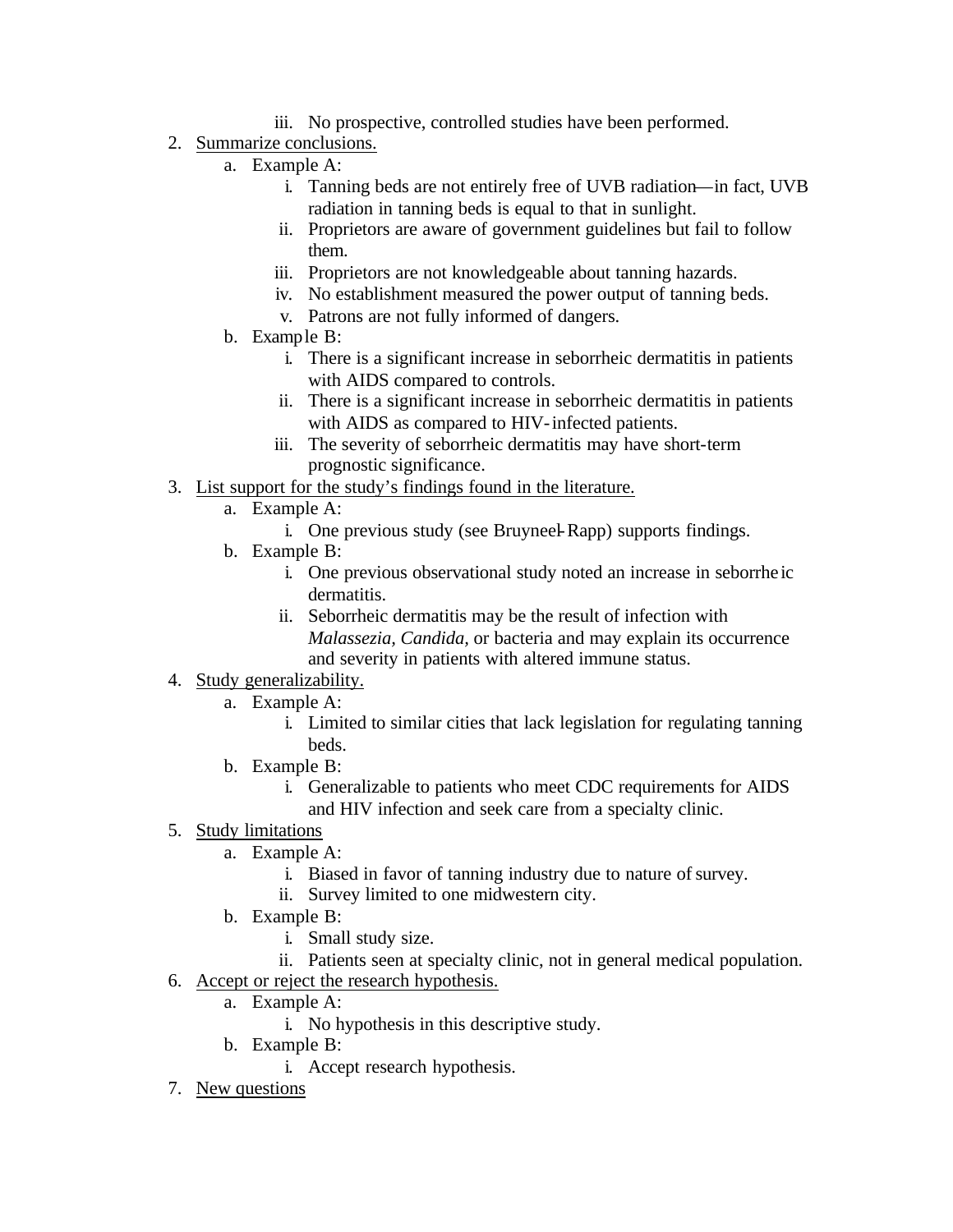- a. Example A:
	- i. Are the results replicable in other communities?
	- ii. Would results be different in a community with tanning bed regulations?
- b. Example B:
- i. Are results replicable in a general, non-referral population?
- 8. Final recommendations based upon the data
	- a. Example A:
		- i. Tanning beds pose a potential health threat.
		- ii. Most proprietors are ignorant of the dangers.
		- iii. Regulation of the tanning industry should be considered.
	- b. Example B:
		- i. The occurrence of severe seborrheic dermatitis in homosexual men and IV drug users should suggest the diagnosis of HIV infection or AIDS.

By completing a topic outline, you will have a first draft of all the possible topics you could present at the meeting. Since the presentation is only 10 minutes long, you will need to make decisions about what to keep and what to cut. How do you decide what to cut? The best method is to prioritize the topics in your outline. First, identify the basic information in the four major categories that you simply must present. This represents the "must say" category. If you have done your job well, the retained content will answer the following questions:

Introduction: Why did you do this project? Methods: How did you do it? Results: What did you find? Discussion: What do the results mean?

After you have identified the "must say" content, identify information that will help the audience better understand the research. Call this the "elaboration" category. Finally, identify the content that you think the audience would like to know, provided there is enough time, and identify this as the "nice-to-know" category.

Preparing a presentation is an iterative process. As you begin to "fit" your talk into the allotted time, certain information you originally thought as "elaboration" may be dropped to the "nice-to-know" category due to time constraints. Use the following organizational scheme to efficiently prioritize your outline.

#### **Prioritizing Topics in the Topic Outline**

- 1. Use your completed topic outline.
- 2. Next to each entry in your outline, prioritize the importance of content.
- 3. Use the following code system to track your prioritization decisions:

 $A = Must$  Say.